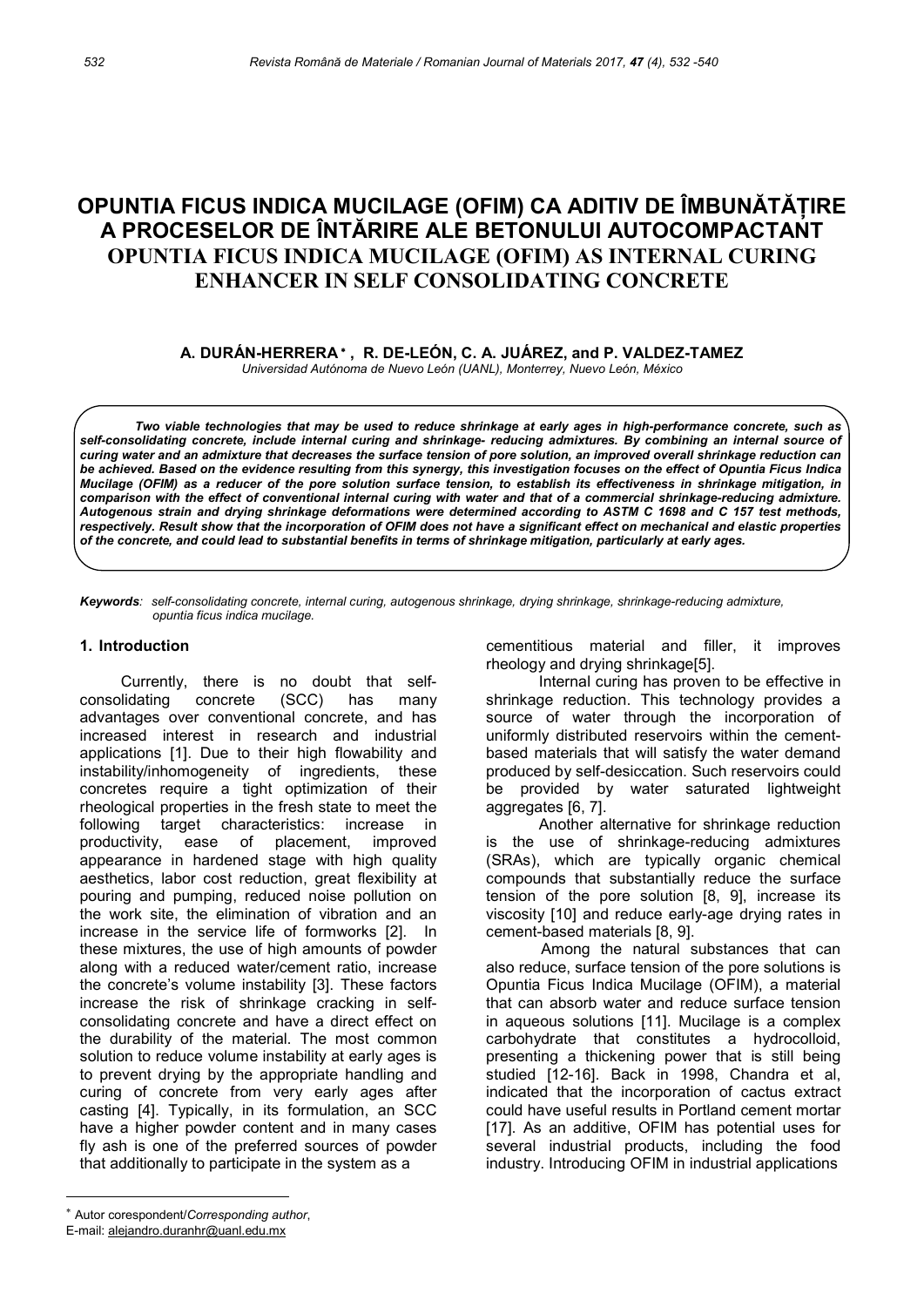brings additional advantages related to its cultivation like erosion control and partnereconomic development of sectors that are traditionally depressed. These characteristics are strong arguments to increase the use of this species [18]. However to date, the practical application of OFIM is mainly based on empirical knowledge, and just recently there have been a few formal experimental works that explored the effect of OFIM in some mechanical and durability properties of concrete [19, 20]

As OFIM solutions increase viscosity and decrease surface tension, it is seen as a potential shrinkage reducer in cement-based materials, and as a surface tension modifier of the solution for internal curing of concretes, because when internal curing is implemented through a saturated-surfacedry lightweight sand, the greater the viscosity of the solution for internal curing the lower the release rate from the aggregates. Analyzing the effect of surface tension in Equation 1, suggested by the Laplace model [5], where (r) is the radius of the pore, we can see that when surface tension  $(\sigma)$  is reduced, suction pressure (s) is also reduced. This is one of the main mechanisms related to shrinkage mitigation in cement-based materials.

$$
s=\frac{2\sigma}{r} \qquad \qquad \text{Eq. 1}
$$

Cracking caused by shrinkage may affect the durability of a concrete structure, and is often a major concern in high performance concrete. In this regard, it is necessary to study the technical feasibility of alternative technologies that may reduce autogenous and drying shrinkage. The aim of this research work was to establish the potential of OFIM extracted by boiling in an aqueous solution and without adding any conserving agents, to reduce shrinkage in self-consolidating concrete. OFIM was added to self-consolidating concrete as an internal curing enhancer and as an admixture. The effectiveness of this product was compared against existing technologies, such as the conventional internal water curing, and a commercial shrinkage-reducing admixture (SRA). For this purpose, an experimental program was designed and oriented to evaluate autogenous and drying shrinkage, as well as to characterize typical fresh and hardened stage properties of concrete.

## 2. Experimental

## 2.1. Materials

## 2.1.1 Cement

-

Ordinary Portland cement (OPC) that

meets the requirements of the Mexican standard NMX-C-414 and the ASTM C-150 for a OPC 40 and for a Type I cement, respectively, was employed. The density of the cement was 3080  $kg/m<sup>3</sup>$  with a Bogue potential mineralogical composition by mass of  $C_3S = 57\%$ ;  $C_2S = 15\%$ ;  $C_3A = 9\%$  and  $C_4AF = 6\%$ .

## 2.1.2. Aggregates

Crushed limestone aggregates from the northeast of Mexico with density and water absorption (by dry mass) of 2670 kg/m<sup>3</sup> and 1.3 %, respectively, for the coarse aggregate, and of 2640  $kg/m<sup>3</sup>$  and 2.3 % for the fine aggregate. The lightweight sand used as a medium to introduce the internal curing solution into the concrete was a pumice sand from the central region of Mexico, with density and water absorption of 1570 kg/ $m<sup>3</sup>$ and 31.8 %, respectively.

## 2.1.3 . High-range water reducing admixture (HRWRA)

The HRWRA used as a superplasticizer admixture (SP) was a polycarboxylate-ether based high-range water reducer, manufactured by BASF<sup>1</sup> and commercialized in Mexico as GLENIUM 3030NS, in which 30% by mass of the solution constituted the dispersing active agent.

## 2.1.4 . Shrinkage-reducing admixture (SRA)

BASF<sup>1</sup> MASTERLIFE SRA20 was used; this admixture was diluted in distilled water to produce an aqueous solution of 1:1 (by mass), and introduced to the concrete directly to the mixture or within the saturated lightweight aggregate as an internal curing enhancer.

## 2.1.5 . Opuntia Ficus Indica Mucilage (OFIM)

For the extraction of OFIM, the cladodes were cut into sections of 1 cm wide by 1 cm long, and boiled for five minutes in distilled water (DW) at an average temperature of 94 °C. After the boiling process, when the solution reaches the ambient temperature, the following mass proportions of distilled water-OFIM solution were prepared: 1:1, 1:3.5 and 1:5.

## 2.2 Methods, Concrete identification and proportions

## 2.2.1 . Surface Tension of OFIM

Twenty-four hours after extraction, surface tension was determined through the ring method in a KSV tensiometer model Sigma 701, viscosity and density of OFIM solutions were determined in a Brookfield viscometer model DV II at 5 rpm with a RV #1 spindle according to ASTM D 2196. The results of these tests are reported in Table 1 and Figure 1. Based on these results, it was decided

<sup>&</sup>lt;sup>1</sup> Certain commercial entities, equipment, or materials may be identified in this document to describe an experimental procedure or concept adequately. Such identification is not intended to imply recommendation or endorsement by the Universidad Autónoma de Nuevo León, nor is it intended to imply that the entities, materials, or equipment are necessarily the best available for the purpose.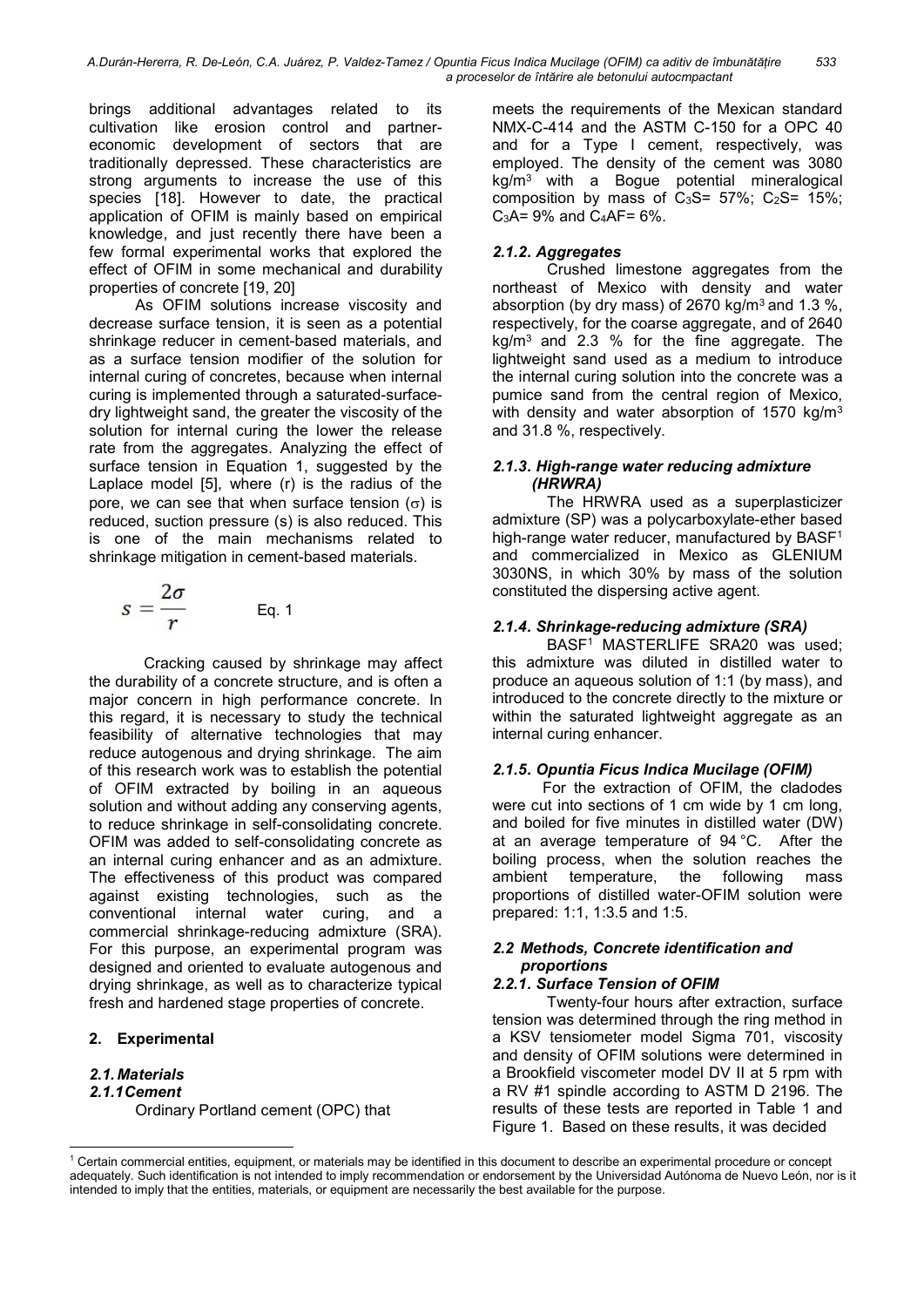

Fig. 1 - Surface tension and viscosity for tap water and DW-SRA, DW-OFIM aqueous solutions.

to use the 1:3.5 solution, since it had the lowest measured surface tension.

Figure 1 clearly exhibit that OFIM reduces Surface tension and increases the viscosity. The same trend but with much higher impact is observed for the DW-SRA solution by increasing 4 times the viscosity and by decreasing 55 % the surface tension.

#### 2.2.2 . Optimization of HRWRA dosage

For a fixed water/cementitious material ratio (w/cm) of 0.4 by mass, the optimum dosage of HRWRA was determined based on the saturation point criterion through the Marsh cone. The saturation point of the HRWRA was established based on the curve obtained for a paste volume of 750 ml. Although saturation point provides a dosage very close to that needed to obtain the target SCC consistency, to establish the definitive content of HRWRA, it was necessary to carry out trial SCC mixtures to attain the target flow extensibility (700  $\pm$  25 mm) and extended loss of consistency.

#### 2.2.3 . Optimization of the granular skeleton

The proportion of fine to coarse aggregate was selected based on the maximum compactness criteria. The selected sand:gravel or fine:coarse proportion was 60:40 by mass because it produces the highest volumetric (unit) mass and the lowest voids volume, an important aspect from an economic point of view and with regard to sustainability, since such a combination will require the lowest volume of cement paste.

### 2.2.4. Internal curing

To introduce internal curing within the

concrete, a lightweight pumice sand with a maximum size of 5 mm was used. Based on previous studies, the pumice was used in substitution of 20% by volume of the normal weight sand, because this substitution does not affect compressive strength and modulus of elasticity [21]. The amount of solution required to theoretically ensure saturation was calculated based on the absorption-desorption capacity of pumice sand over a period of 24 h. For this purpose, 25.6 liters of solution were required for the concrete mixture.

The SRA was used in liquid solution at a proportion of 1:1 by mass. For all internal curing modes, the saturation period of the pumice sand was constant and fixed at 24 h.

#### 2.2.5. Mixtures and proportions

The six studied SCC mixtures are described in Table 2, and the corresponding proportions with the materials in dry condition and without the absorption water are shown in Table 3. All the mixtures in Table 3 have a w/c ratio of 0.4, to maintain this parameter constant in all the mixtures, the amount of SP, SRA-water solution and OFIM-water solution were considered part of the reaction water, so in total all the mixtures had a reaction water content of  $\approx$  220 l/m<sup>3</sup>.

#### 2.2.6.Fresh stage characterization of SCC

Fresh stage characterization of SCC included the properties reported in Table 4. To establish final proportions, a target slump flow of  $700 \pm 25$  mm was fixed. With exception of the J Ring test described in ASTM C-1621-09, the procedures of all the other tests in Table 4 are described in the EFNARC guidelines for selfconsolidating concrete [22].

Table 1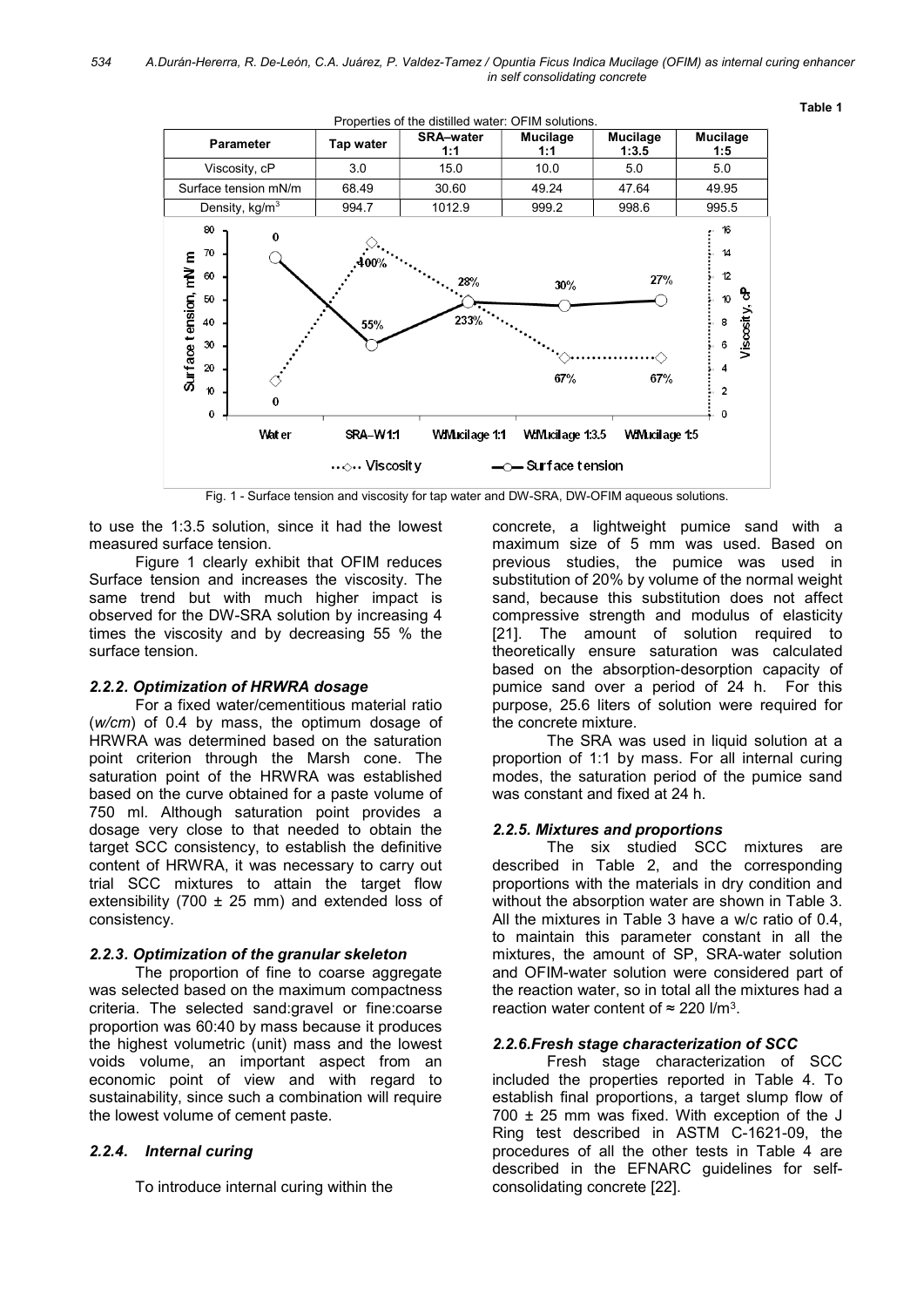Table 2

Table 3

| Mixture description. |              |                                                                                    |  |  |  |  |
|----------------------|--------------|------------------------------------------------------------------------------------|--|--|--|--|
| Mix number           | Nomenclature | <b>Description</b>                                                                 |  |  |  |  |
|                      | R            | Reference mixture.                                                                 |  |  |  |  |
| $\overline{2}$       | IC           | Conventional internal water cured mixture                                          |  |  |  |  |
| 3                    | <b>ICSR</b>  | Internally cured mixture. Pumice saturated with SRA aqueous solution.              |  |  |  |  |
| 4                    | IC-MSR       | Conventional internal water curing and SRA aqueous solution dosed in the mixture.  |  |  |  |  |
| 5                    | <b>ICNA</b>  | Internally cured mixture. Pumice saturated with OFIM aqueous solution.             |  |  |  |  |
| 6                    | IC-MNA       | Conventional internal water curing and OFIM aqueous solution dosed in the mixture. |  |  |  |  |

## SCC Mixture proportions.

| Ingredients                | Materials in kg/m <sup>3</sup> |      |             |               |             |               |  |
|----------------------------|--------------------------------|------|-------------|---------------|-------------|---------------|--|
|                            | R                              | IС   | <b>ICSR</b> | <b>IC-MSR</b> | <b>ICNA</b> | <b>IC-MNA</b> |  |
| <b>OPC</b>                 | 544                            | 544  | 544         | 544           | 544         | 544           |  |
| Water                      | 213                            | 213  | 213         | 187           | 213         | 187           |  |
| Limestone sand (dry)       | 900                            | 720  | 720         | 720           | 720         | 720           |  |
| Limestone gravel (dry)     | 600                            | 600  | 600         | 600           | 600         | 600           |  |
| Pumice sand (dry)          | $---$                          | 83.1 | 83.1        | 83.1          | 83.1        | 83.1          |  |
| <b>SP</b>                  | 7.36                           | 7.36 | 7.36        | 7.36          | 7.36        | 7.36          |  |
| <b>SRA-water solution</b>  | ---                            |      |             | 25.57         |             |               |  |
| <b>OFIM-water solution</b> |                                | ---  |             |               |             | 25.57         |  |

Reference values for SCC properties.

Table 4

| Release values for SCC properties.                                    |                                |                      |  |  |  |  |  |
|-----------------------------------------------------------------------|--------------------------------|----------------------|--|--|--|--|--|
| <b>SCC parameter</b>                                                  | <b>Test method</b>             | <b>Target values</b> |  |  |  |  |  |
| Deformability and flow rate                                           | Slump flow                     | $700 \pm 25$ mm      |  |  |  |  |  |
| (filling ability at non restricted flow)                              | T-500                          | $2$ to $5$ s         |  |  |  |  |  |
| Passing ability                                                       | V-funnel (65 x 75 mm opening)  | 8s                   |  |  |  |  |  |
| (Passing ability through narrow openings, confined                    | L-box, $h_1/h_2$               | > 0.8                |  |  |  |  |  |
| flow, restricted flow, dynamic stability)                             | J-ring                         | $< 15$ mm            |  |  |  |  |  |
| Filling ability                                                       | L-box, $h_1/h_2$               | > 0.8                |  |  |  |  |  |
| $ $ (Filling ability + passing ability + restricted<br>deformability) | J-ring                         | > 0.8                |  |  |  |  |  |
| Static stability<br>(segregation resistance)                          | Sieving segregation resistance | $\leq$ 15 %          |  |  |  |  |  |

#### 2.2.7.Compressive strength and static modulus of elasticity

To determine compressive strength (ASTM C 39-05) and static modulus of elasticity (ASTM C 469-10), cylindrical specimens of 100 mm in diameter by 200 mm in height were poured without any compaction or vibration. According to ASTM

C192-07, all the specimens were standard cured for 7 days under controlled conditions of temperature (T=  $23 \pm 1.7$  °C) and relative humidity  $(RH = \geq 95\%)$ . After standard curing, all specimens were then kept under controlled laboratory conditions at a relative humidity of  $55 \pm 5\%$  and a temperature of  $23 \pm 1.7$  °C.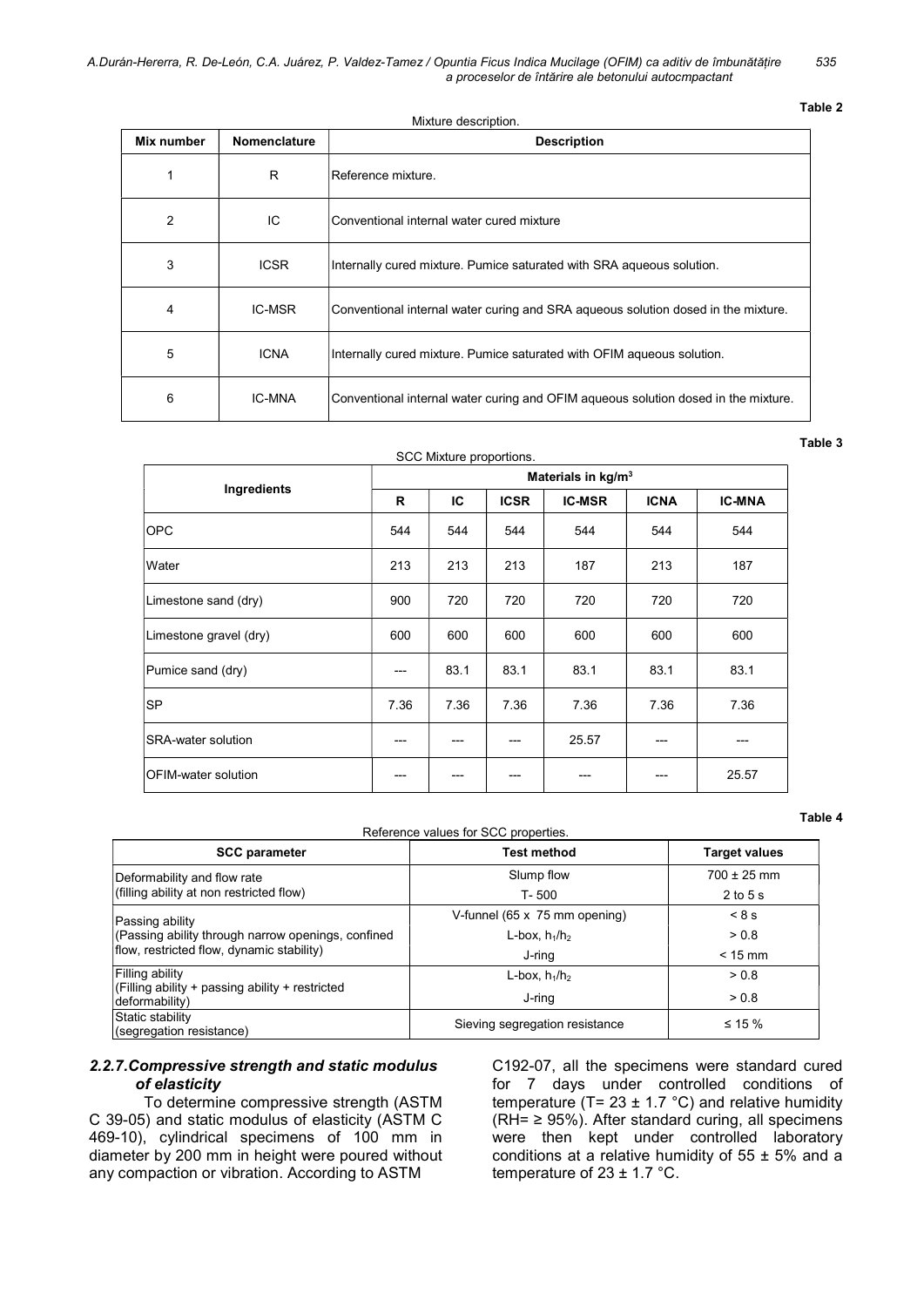## 2.2.8. Shrinkage measurements

To evaluate the effect on volume stability, autogenous deformation and drying shrinkage deformations were evaluated through the procedures described in ASTM C-1698-09 and ASTM C-157-08, respectively. Regarding the measurement of autogenous deformation, the tests were carried out using the wet-sieved mortar fraction (ASTM C 172-10) of each mixture of concrete.

## 3. Results and Discussion

The three modes to administer the internal curing (IC, ICSR and ICNA) that were studied in this work, and the synergy of conventional internal curing with either of the two admixtures studied (IC-MSR and IC-MNA) produced different hydration kinetics and impacts on the results as discussed below.

## 3.1. Fresh stage

Previous works stated that the presence of hydrophobic and hydrophilic terminations within the chains of polysaccharides and proteins contained in OFIM reduces friction and increases the fluidity in cement-based compounds [17]. When the aqueous solution of OFIM was added directly to the SCC mixture, deformability, flow rate and flowability were increased without disturbing static stability. Results of the different fresh stage properties considered in this work are presented in Table 5.

From the results reported in Table 5, it has been identified that the unique fresh stage parameters that exhibit variations attributed to the implementation of one of the technologies evaluated in this work, were the unit weight and the viscosity/static stability of SCC quantified trough the V-funnel results. Reductions in unit weight of mixtures with IC are attributed to the lower density of the pumice. The increase in V-funnel results from 3.5 to 4.4-5.6 s, exhibit a slightly more viscous cementitious matrix with negligible effect in the static stability of the concrete (absence of segregation).

## 3.2. Compressive strength

Comparing compressive strength results presented in Figure 2, it can be observed that in comparison to R mixture, the internal curing (IC mixture) presents a similar strength at 7 days and an average increase of 2.5 % at 28 days and 91 days. These results are the average of three individual results that satisfy the acceptable variation range for three tests of 10.6 %, established in the precision and bias section of ASTM C 39.

The ICNA and IC-MNA mixtures presented similar results to those of R mixture at 28 days, but were lower at 91 days by 7.3 % and 4.5 % respectively. In relation to the IC mixture, the results were 9.5 % and 6.8 % lower, respectively. Compared to ICSR mixture, ICNA mixture exhibited a significant strength gain of 23.8 % at 7 days that decreased at 28 days and 91 days, with 1.5 % and 5.5 % lower strength respectively. The IC-MNA mixture exhibited a similar behavior in comparison to IC-MSR mixture, IC-MNA mixture exhibited a strength gain of 5.1 % at 7 days and a decrease of 5.0 % and 7.7 % at 28 days and 91 days, respectively.

In contrast to what it is reported in previous works, OFIM mixtures did not exhibit the expected higher compressive strengths [17]. In presence of SRA, expansive compounds will grow within concrete at early ages [23]. The higher compressive strengths exhibited at 91 days by IC and ICSR mixtures are attributed to an enhanced hydration provided by conventional (IC) and improved (ICSR) internal curing, as well as to the shrinkage reduction.

## 3.3. Static modulus of elasticity.

Figure 3 presents the results of the static modulus of elasticity at 28 days and 91 days. R mixture presented average E values of 35 GPa and 38 GPa at 28 days and 91 days respectively, which represents a gain of 8 % between these two ages. Each result is an average of two individual tests; the maximum difference found between test specimens of a given mixture was lower than the Table 5

| <b>Tests</b>         | R    | IС   | <b>ICSR</b> | <b>IC-MSR</b> | <b>ICNA</b> | <b>IC-MNA</b> |
|----------------------|------|------|-------------|---------------|-------------|---------------|
| Unit weight, $kg/m3$ | 2285 | 2198 | 2219        | 2207          | 2213        | 2230          |
| Air content, %       | 2.5  | 3    | 2.5         | 2.5           | 2.5         | 2.0           |
| Slump flow, mm       | 705  | 685  | 695         | 705           | 675         | 715           |
| T500, s              | 2.0  | 2.3  | 2.6         | 2.5           | 2.8         | 2.0           |
| J-ring, mm           | 13   | 14   | 12          | 14            | 14          | 12            |
| V-funnel, s          | 3.5  | 4.8  | 5.5         | 4.5           | 5.6         | 4.4           |
| L-box, H2/H1         | 0.85 | 0.87 | 0.88        | 0.86          | 0.85        | 0.90          |
| Static stability, %  | 4.8  | 4.4  | 4.1         | 4.7           | 4.5         | 5.1           |

Properties of fresh mixtures.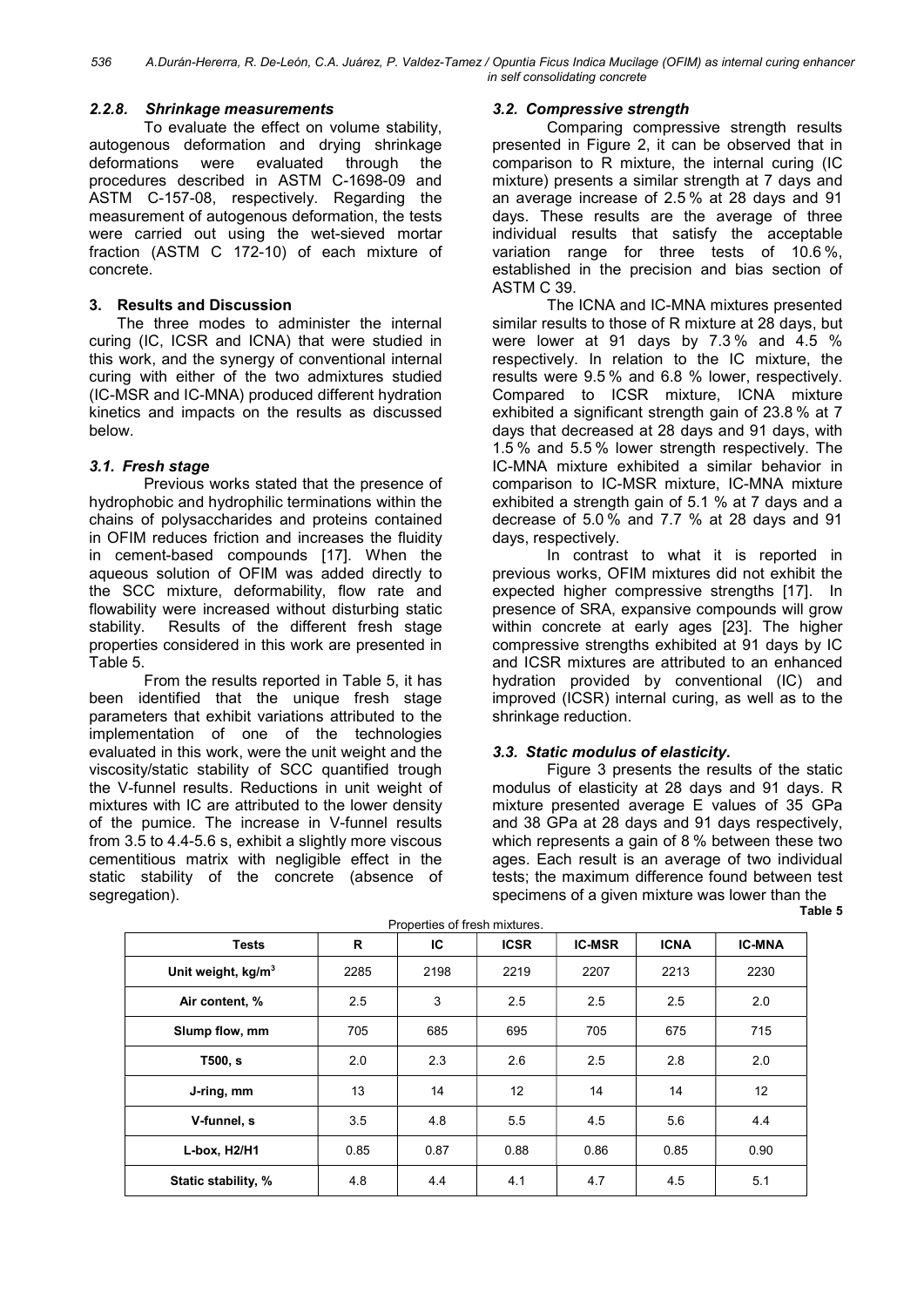



Fig. 3 - Effect of modified internal curing on static modulus of elasticity.



Fig. 4 - Development of autogenous deformation for the first 45 h.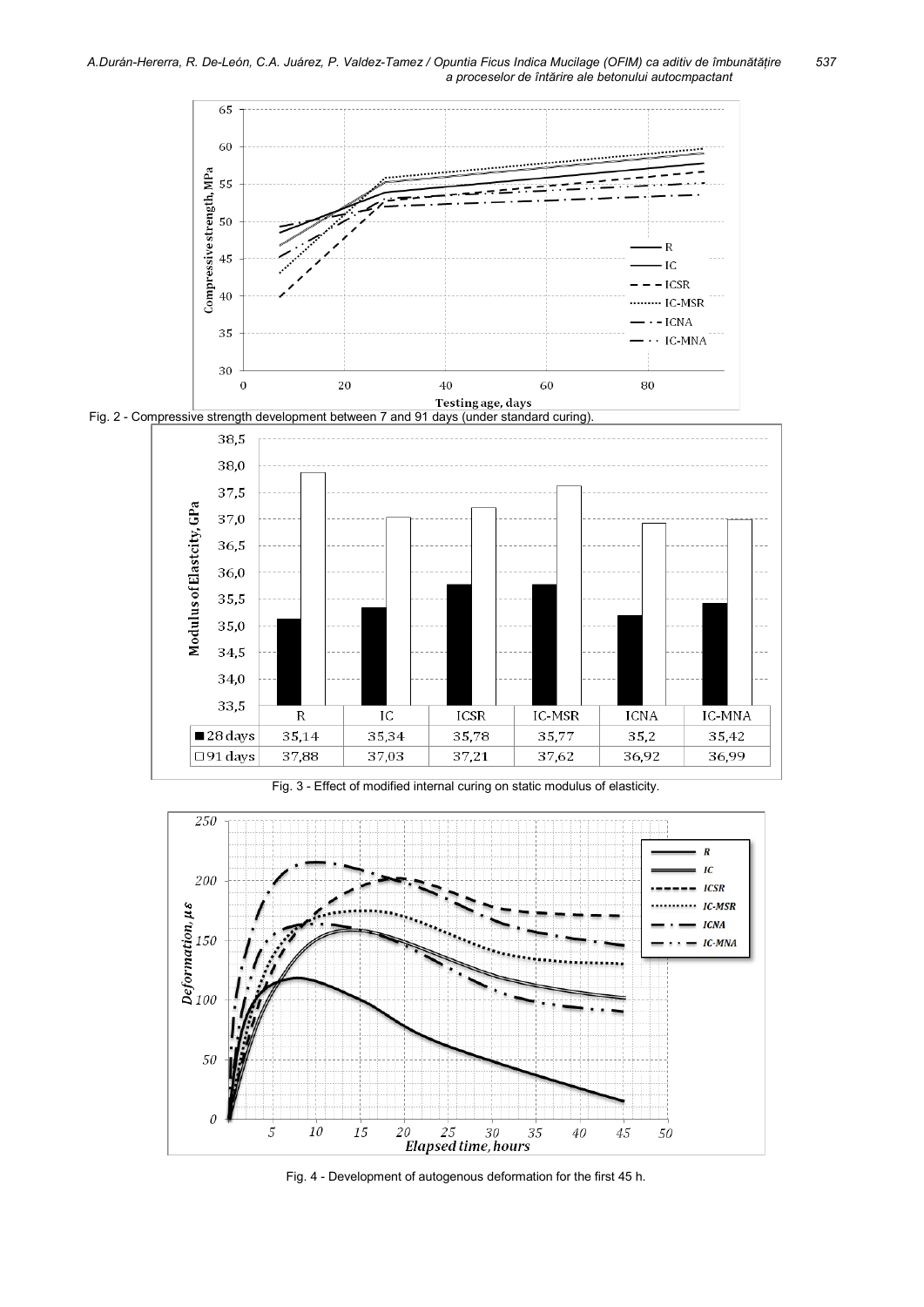

Fig. 5 - Autogenous deformation for a period out to 13 days.

maximum allowable deviation from the average of two cylinders (5 %) established in the precision and bias section of ASTM C-469-02.

In comparison to R mixture, at 28 days, IC, ICSR, IC-MSR, ICNA and ICMNA mixtures presented slightly greater E values, with increments ranging from 0.2 % to 1.8 %. At 91 days, E values were below the reference, with reductions ranging from 0.7 % to 2.5 %.

The higher stiffness exhibited at 91 days by the cementitious matrix in R mixture can be contrasted with the E values of the mixtures with lightweight aggregate (lower stiffness). For practical applications, differences in E values between R mixture and all the other mixtures could be considered negligible at 28 days and 91 days.

## 3.4. Autogenous deformation

The results of autogenous deformation are presented in Figures 4 and 5, for periods between 0 h to 45 h and between 0 days to 13 days, respectively. All the average values reported in figures 4 and 5 meet the precision and bias requirements of ASTM C-1698-09 that establish a standard deviation of 28 μm/m for mortar specimens with values of w/cm between 0.30 and 0.43.

Results in Figure 4 indicate that IC, ICSR, IC-MSR, ICNA and ICMNA mixtures had greater initial expansion at early ages  $(t < 15 h)$  than the reference that presented an expansion of 115  $\mu$ E at 7.5 h after mixing; then, this concrete began to shrink, and recovered its original casting volume after 56 h. Afterwards, shrinkage may be considered as critical, because at that age concrete strength is relatively low (< 3.5 MPa) to counteract the potential appearance of cracks

induced by the internal stresses caused by shrinkage.

IC, IC-SR and IC-MSR mixtures, presented maximum expansion deformations at 14 h, 19 h and 16 h respectively (Figure 4). Results suggest that both modes of OFIM incorporation (ICNA and IC-MNA) induced a more active and faster hydration reaction, achieving maximum expansions at 9 h after mixing. However, with maximum expansions of 212 µƐ and 200 µƐ for ICNA and ICSR mixtures respectively, values suggest that both OFIM and SRA aqueous solutions for internal curing, induces a more active hydration than that observed for R and IC mixtures. When both admixtures are dosed directly in the mixture (IC-MSR and IC-MNA mixtures) the respective expansions (170 µ & and 160 µƐ respectively) were like that obtained for the conventional internal water cured mixture  $(IC = 155 \text{ uE}).$ 

Figure 5 presents autogenous defor-mations up to an age of 13 days. Excluding R mixture, that started to exhibit shrinkage at an age of 2.4 days, IC, ICSR. IC-MSR, ICNA and IC-MNA mixtures retained much of their initial expansion up to an age of 13 days. As a result of the expansion exhibited during the first few hours, Figure 5 shows that at 13 days the mixture with conventional internal water curing  $(IC = 50 \mu\text{E})$ , as well as the mixtures with the admixture dosed directly in the mixture (IC-MSR = 98  $\mu$ <sup> $\epsilon$ </sup> and IC-MNA = 38  $\mu$  $\epsilon$ ) presented a reduced autogenous deformation by 1.6 times, 2.0 times and 1.4 times in comparison to the reference mixture ( $R =$ -91 µƐ), respectively. For mixtures where only internal curing was used (IC, ICSR =  $142 \mu \text{E}$ , and ICNA =  $88 \mu\text{E}$ ), autogenous shrinkage reductions were 1.5 times, 2.5 times, and 2.0 times less than the shrinkage exhibited by mixture R.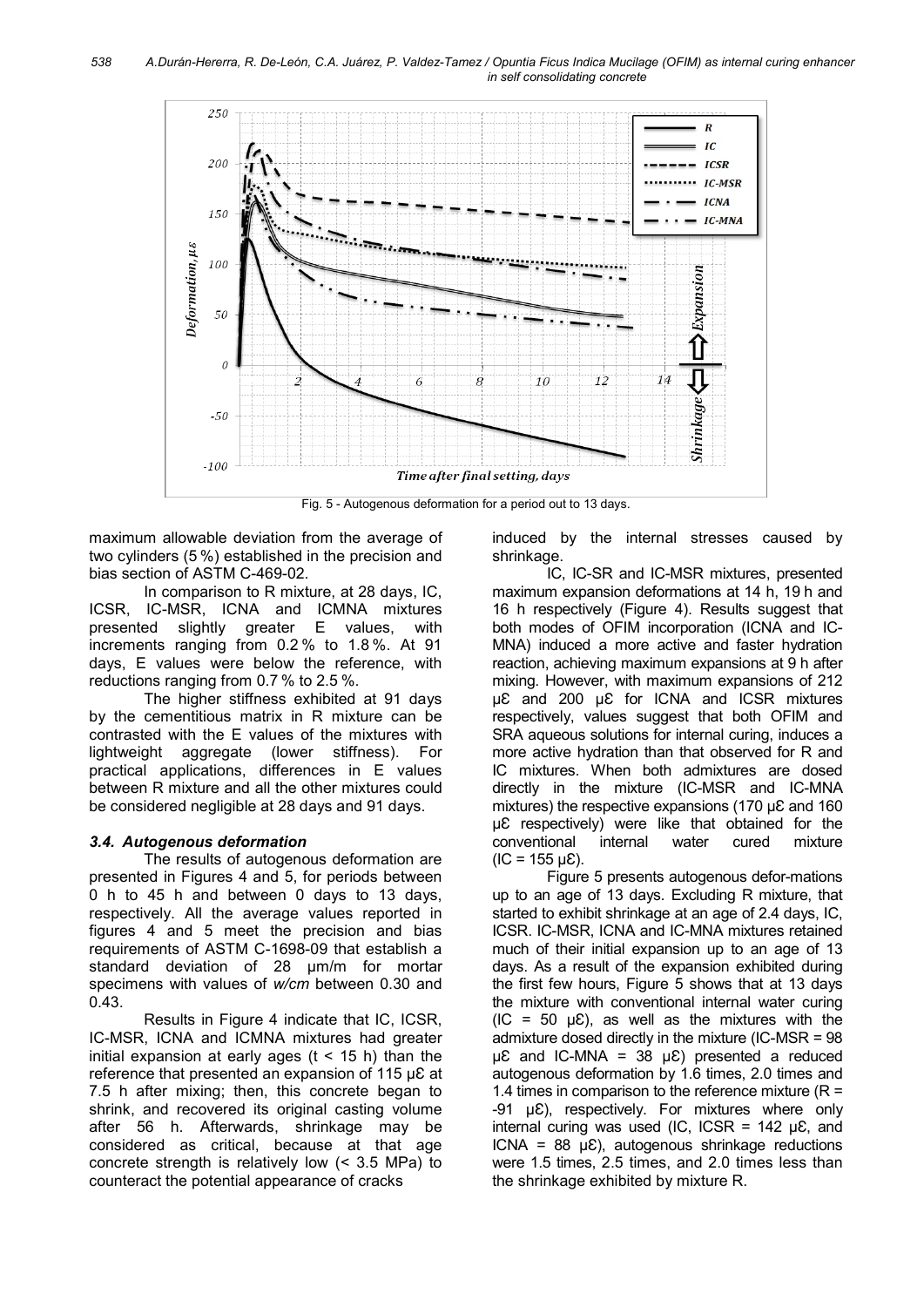

Fig. 6 - Drying shrinkage for ages ranging between 7 d and 120 days.

### 3.5 Drying shrinkage.

Figure 6 presents the development of drying shrinkage up to an age of three months. Results indicate that both modes of OFIM dosing (IC NA and IC-MNA mixtures) and the conventional internal water curing (IC) did not affect this property, since together with R mixture, they exhibited the greatest drying shrinkage, with maximum values between 706 µ£ and 725 µ£ at an age of 120 days. Individual results reported in Figure 6 are the average of three specimens. For these results, the standard deviation falls within the one required by the precision and bias section of ASTM C-157-08 (0.0048 %) for specimens stored in air.

 Mixtures with SRA (ICSR and IC-MSR) substantially reduced drying shrinkage. For an average shrinkage of 712 µƐ for R, IC, ICNA and IC-MNA mixtures, the SRA in ICSR (463 µE) and IC-MSR (427  $\mu$ E) mixtures led to drying shrinkage mitigations of 35 % and 40 %, respectively. These results clearly illustrate the benefit resulting from the incorporation of SRA into concrete; this technology exhibited an improved performance to reduce drying shrinkage when SRA in an aqueous solution is incorporated as an internal curing agent through a saturated fine lightweight aggregate.

### 4. Conclusions

The following conclusions were established for the constants and variables studied in this work:

1. The addition of OFIM induces compressive strength reductions between 2 % and 9 %, with negligible effect on static modulus of elasticity

2. A fine normal weight aggregate substitution of 20 % by volume by fine lightweight pumice aggregate, contributed to negligible reductions of static modulus of elasticity between 0.7 % and 2.5 %.

- 3. Initial autogenous expansions caused by OFIM substantially reduced autogenous deformations; when OFIM is used a greater reduction in total deformation is produced.
- 4. The effect of OFIM and conventional internal curing on drying shrinkage was negligible.
- 5. The effect of SRA on compressive strength and modulus of elasticity was negligible, and drove to significant reductions of autogenous and drying shrinkage deformations.
- 6. From a practical point of view, the obtained results illustrate that the incorporation of an aqueous solution of OFIM does not produce adverse effects on mechanical and elastic properties of high performance concretes, and induces a substantial reduction in autogenous shrinkage deformation.

#### Acknowledgments

The authors wish to express their gratitude and sincere appreciation to the different organizations that contributed in the development of this project, to the Consejo Nacional de Ciencia y Tecnología of Mexico (CONACYT) and to the Facultad de Ingeniería Civil of the Universidad Autónoma de Nuevo León. The authors also want to thank Daniel Canizales from BASF Mexicana, S.A. de C.V., Charles Nmai from BASF USA, and Jose Alfredo Rodríguez Campos from HOLCIM México S.A. de C.V. for providing the high-range waterreducing admixture, the shrinkage-reducing admixture and the portland cement, respectively.

#### **REFERENCES**

- 1. Domone, P. L. Self-Compacting Concrete: An Analysis of 11 years of Case Studies. Cement and Concrete<br>Composites 2006: 28. 197. DOI: Composites 2006; 28, 197, DOI: 10.1016/j.cemconcomp.2005.10.003
- 2. Khayat, K. H., and Daczko, J. A. The Holistic Approach to Self-Consolidating Concrete. First North American Conference on the Design and Use of Self-Consolidating Concrete 2002, 9.
- 3. Gheorghe, M., Saca, N., Ghecef, C., Pintoi, R., and Radu, L. Self Compacted Concrete Whit Fly Ash Addition. Romanian Journal of Materials, 2011, 41 (3), pp 201-210.